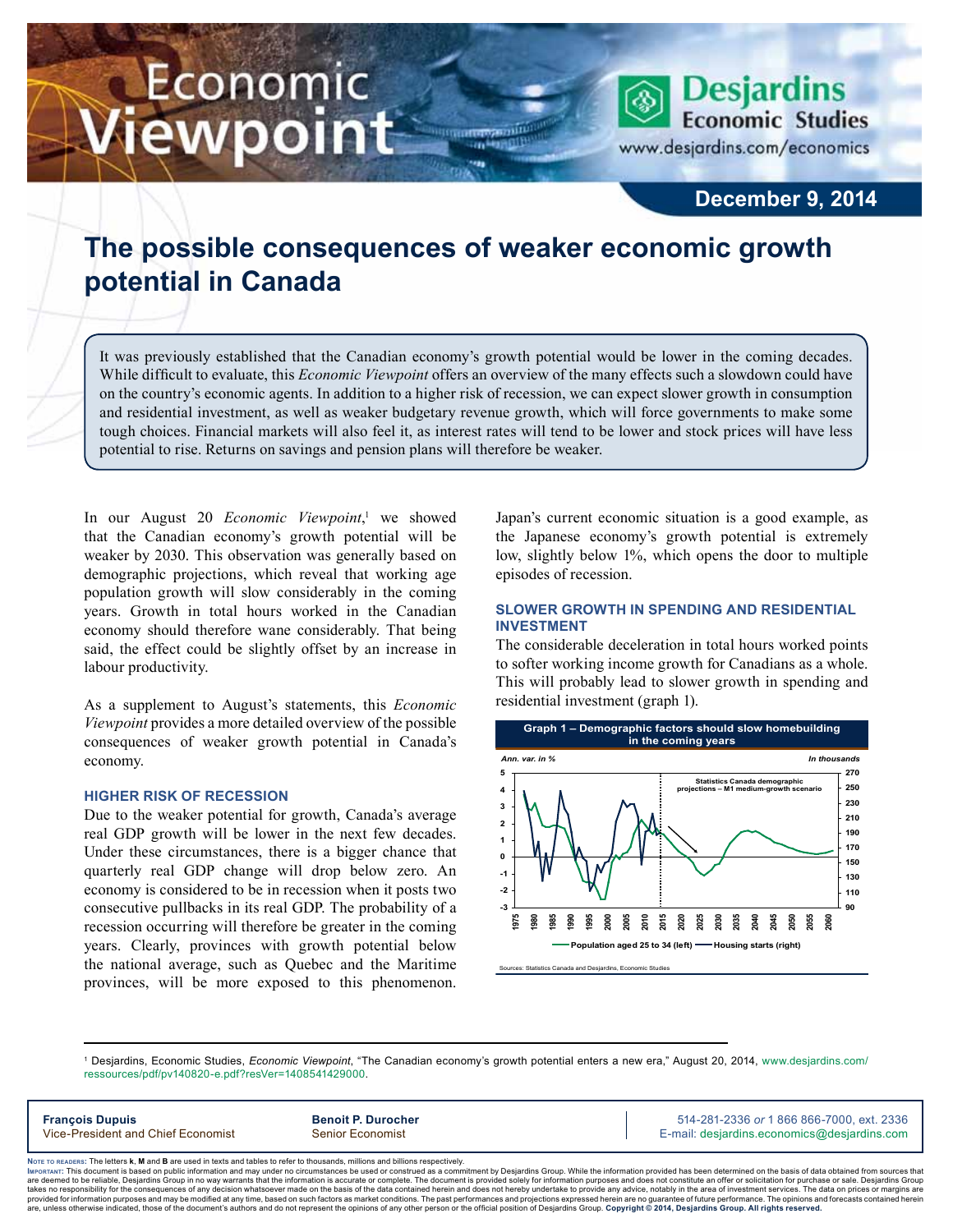

While growth in total household spending will undoubtedly feel some downside pressure, the demographic changes underway will also modify consumers' behaviour, altering the composition of their consumption basket and investments. An older population will favour faster growth in demand for goods and services for older consumers. Conversely, goods and services consumed mainly by young people will face softer demand. For example, consumers over 60 tend to spend less on furnishings and appliances, food and clothing (table 1). In contrast, they spend more on health care and housing (rents are especially high for retirement homes).

| Table 1<br>Spending habits change with age |                        |              |  |
|--------------------------------------------|------------------------|--------------|--|
|                                            | Yearly spending by age |              |  |
| In $$$                                     | <b>Late forties</b>    | Late sixties |  |
| Shelter                                    | 4,900                  | 6,900*       |  |
| Other accommodation                        | 500                    | 400          |  |
| Household operations                       | 1,400                  | 1.400        |  |
| Furnishings and equipment                  | 1,400                  | $900*$       |  |
| Purchased automobiles                      | 1.500                  | $2.000*$     |  |
| Automobile operation                       | 2.400                  | 2.200        |  |
| Public transportation                      | 500                    | 400          |  |
| Food                                       | 5,500                  | 4,100*       |  |
| Clothing                                   | 2,400                  | $1.200*$     |  |
| Personal care                              | 700                    | $500*$       |  |
| Health                                     | 700                    | $1.200*$     |  |
| Recreation                                 | 1,800                  | 1,800        |  |
| Reading and printed materials              | 200                    | 200          |  |
| Tobacco and alcohol                        | 1,300                  | 800*         |  |
| Other                                      | 1,500                  | 800*         |  |

\* Substantially different from the group in their late forties. Source: A. Lafrance and S. LaRochelle-Côté, "Consumption Patterns Among Aging Canadians:

A Synthetic Cohort Approach," Economics Analysis Division, Statistics Canada,

Catalogue no. 11F0027M — No. 067, March 2011, p. 24, www.statcan.gc.ca/pub/11f0027m/11f0027m2011067-eng.pdf.

We will also see a substitution phenomenon in the housing market, where growth in demand for multi-unit housing (including condos and housing for seniors) could continue to outstrip demand for single-family dwellings.

#### **Weaker growth potential for corporate profits**

Slower growth in consumer spending and residential investment will translate into softer growth in corporate income, both directly (retailers, wholesalers, homebuilders, housing services, etc.) and indirectly (companies with business ties to those industries). Unless corporate profit margins unexpectedly spike, the slowdown in revenue will then lead to slower growth in corporate profits. We could hope that businesses will manage to offset some of this shortfall by increasing their trade abroad. However, international competition is fierce and everything suggests

that Canadian businesses will continue to struggle to win global market share.

#### **Mixed effect on non-residential investment**

The effect that weaker Canadian economic growth potential will have on movement in non-residential investment is less obvious. On one hand, the shift to softer growth in the next few years will foster some surplus production capacity, putting downside pressure on investment in non-residential construction, as well as machinery and equipment. On the other hand, the drop in total hours worked will probably be accompanied by a slight acceleration in labour productivity. To achieve that, some companies will modernize their production capacity, which will in turn put upside pressure on non-residential investment. The net effect on total corporate investment is therefore hard to gauge, and it will depend largely on the scope of the corporate modernization process.

#### **Faster wage growth**

Historically speaking, the correlation between worker earnings and their productivity is quite high. That means that the slight acceleration in labour productivity expected in the coming years could lead to slightly higher wage growth. This is clearly good news for Canadian workers, taken individually. However, as the forecast rise in productivity is fairly small, the additional wage growth resulting from efficiency gains will not be enough to entirely offset the overall slowdown in Canadian earnings due to slower growth in hours worked.

#### **Smaller rise in budgetary revenue**

Budgetary revenue growth for the federal and provincial governments is closely tied to nominal GDP growth. In consequence, weaker GDP growth potential will translate into a lower rise in personal income taxes, given the smaller increase in hours worked. As mentioned above, corporate profit growth could also be slower, which will drag down corporate tax gains. Weaker growth in consumer spending and non-residential investment will also curb government revenue from indirect taxes, such as the federal goods and services tax (GST) and the various provincial sales taxes.

#### **Deceleration in public spending growth and/or increased public debt**

Slower growth in budgetary revenue will force governments to make some tough choices. Among others, they could decide to slow public spending. Budget spending will be under considerable upside pressure over the coming years, as population ageing will affect health care spending. Under these conditions, budget cuts in other types of spending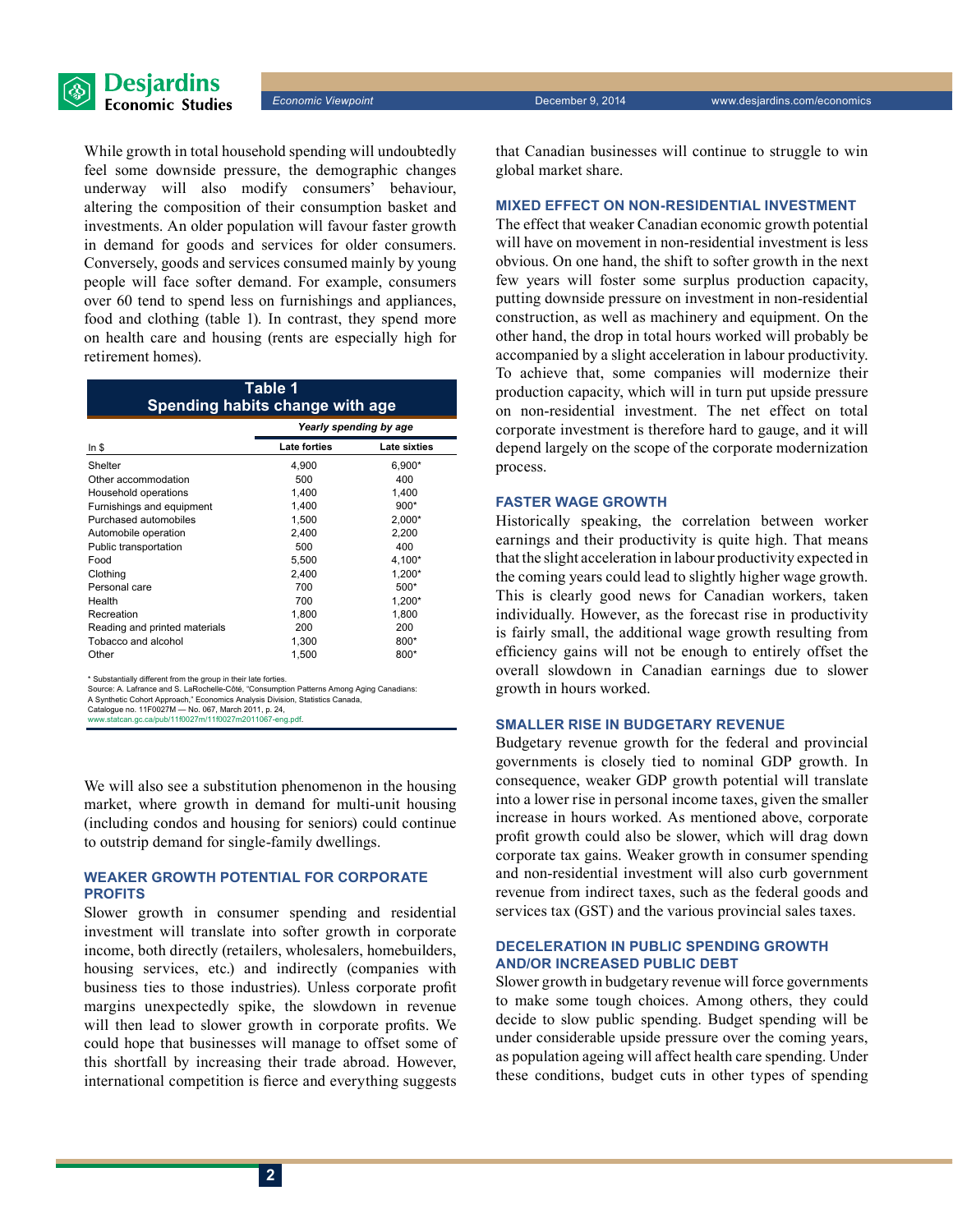*Economic Viewpoint* December 9, 2014 www.desjardins.com/economics



could be quite substantial. Governments will clearly have to prioritize some expenses while others will have to be called into question.

That being said, a slowdown in total government spending is not inevitable. Governments could choose to offset slower budget revenue growth by enlarging the public debt or increasing taxation rates. However, these two solutions have rather limited potential. On one hand, some provinces already carry heavy debt loads. The federal government certainly has more leeway in this respect, but a substantial increase in federal debt could rapidly reverse the progress on cleaning up the public finances—progress painfully acquired in the last few decades. If the debt loads increase, the risk is clearly that public debt interest costs will rise significantly, which could put additional pressure on budget spending. On the other hand, governments could opt for a tax hike on household and corporate income, or raise indirect tax rates to increase their budgetary revenue. While the federal government does have some leeway, given the tax cuts ordered in recent years, most provinces already have a fairly high level of taxation, and maintaining some fiscal competitiveness on the North American and international markets limits the potential for increases.

#### **Lower interest rates**

The advent of weaker growth potential in Canada's economy will also have repercussions for interest rates, which will tend to be lower. Carolyn Wilkins, Senior Deputy Governor of the Bank of Canada, recently defined the neutral key rate as "the real risk-free rate of interest that enables the economy to operate at full capacity with stable inflation after cyclical forces have dissipated." The nominal neutral interest rate can therefore be easily estimated by combining the annual inflation rate and real GDP growth potential. Assuming stable price growth, weaker growth in potential implies a lower neutral interest rate.

The Bank of Canada's Senior Deputy Governor also mentioned that the nominal neutral key rate is currently between 3% and 4%. This is lower than it was before the Great Recession of 2008–2009, when the neutral rate was assessed at 4.5% to 5.5%. This gap primarily corresponds to the drop in growth potential that occurred in recent years.

The downtrend for the neutral key interest rate will have consequences for all interest rates in Canada's economy. For example, short-term Treasury bill yields track movement by the overnight rate very closely. Bond yields for longer maturities are in turn influenced by short-term yields, as well as the trend for U.S. bond yields and a premium that factors in the length of the term. These downside pressures will eventually ripple into retail rates, such as rates on mortgages, consumer loans, credit cards and term savings. With lower interest rates, some households are likely to take on more debt. However, as older people are generally less likely to resort to debt, population ageing will mean that the total amount of household debt will not rise considerably. In fact, some contraction is even likely.

#### **Weaker growth potential for stock markets**

As mentioned earlier, slower growth in consumer spending and residential investment will lead to a smaller rise in corporate profits. That being said, the slowdown in corporate profit growth could be lessened in the years to come if another up cycle for commodity prices materializes. As profits are a key factor in stock price movement, slower profit growth could lead to weaker growth potential for stock markets in the coming decades.

#### **Lower returns on savings and pension plans**

The combination of lower interest rates and softer growth potential for stock markets means that returns on savings and pension plans will be smaller in the coming decades. If they hope to be able to maintain a similar standard of living upon retirement, workers could be forced to increase their savings rate, cutting into the proportion of their income allotted to personal spending and residential investment. This could intensify the current downside pressure on these components.

Another option would be to keep the same savings rate, which would allow workers to maintain the pace of spending while they are working. However, the funds available in savings and pension plans upon retirement would be smaller, as returns would be lower, which would force retirees to curb their spending. In both cases, consumer spending during a household's lifecycle would be reduced.

Under these conditions, there will be considerable social and financial pressure to push back the age of retirement, a solution that would not only lessen the harmful effects of lower returns, but also partially offset the impact of slower growth in the working age population.

#### **All agents will be affected**

In the end, all economic agents—households, businesses, governments—will be hurt by the slowdown in economic growth potential. However, the exact scope of these effects is difficult to pinpoint. One might think the phenomenon could be lessened by relying more on foreign demand